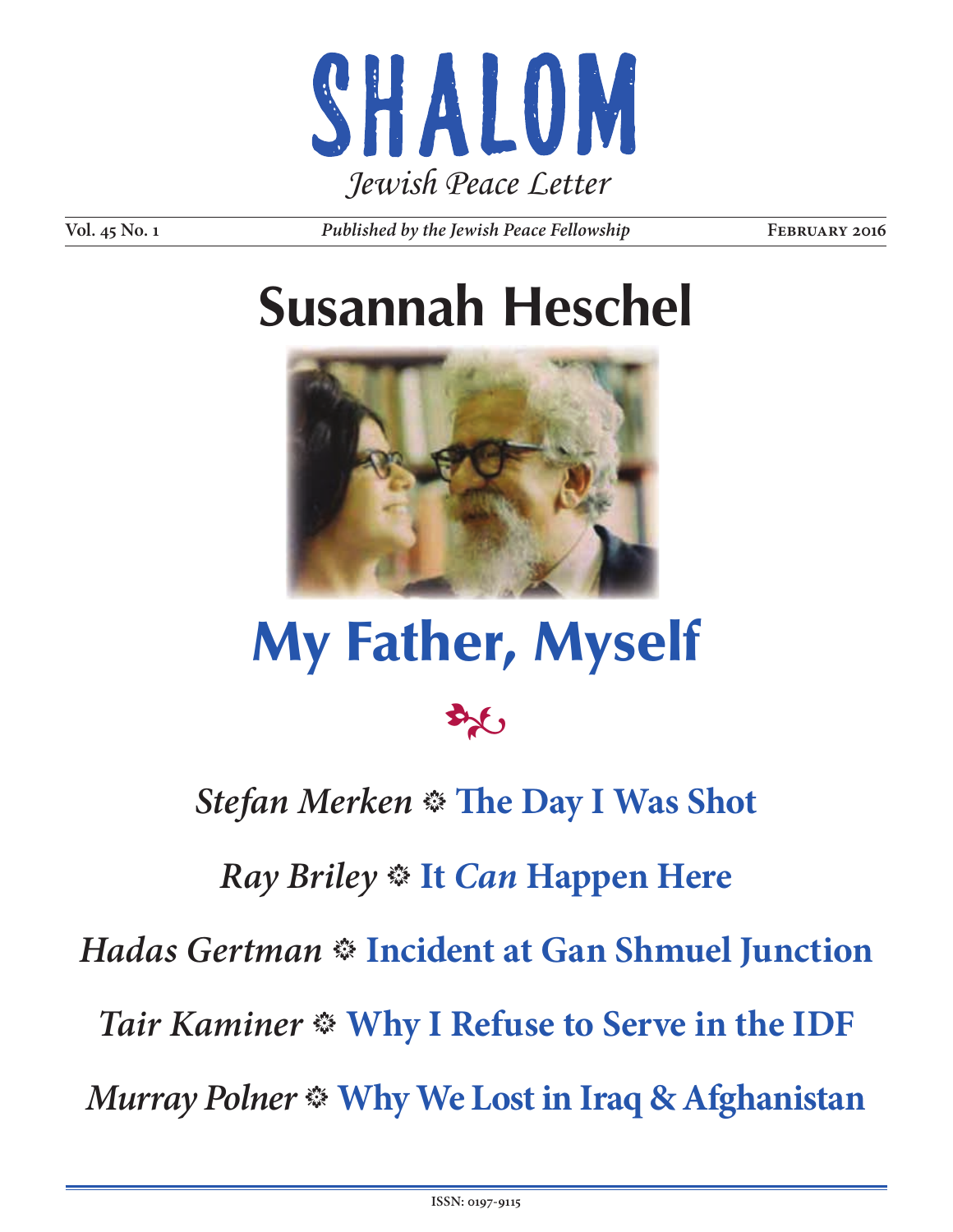### Stefan Merken

# **The Day I Was Shot**

**AFTER LISTENING** to the different sides of the gun-control debate, it's important I express my thoughts. We've heard President Obama call for stricter controls about who can buy guns (with backtrol debate, it's important I express my thoughts. We've heard President Obama call for stricter controls about

Obviously I have given this incident a great deal of thought over the years. I'm lucky and grateful to be alive. But I'm still confused why an individual could not see the value

who can buy guns (with background checks), and we've heard the National Rifle Association's messages about the government supposedly taking away our Second Amendment rights. I believe the real question should neither be about limiting gun sales to those qualified to buy guns, nor about the right of every individual to own a gun. Instead, let's have a real debate about *why even own a gun*.

Some personal history: On a hot September night in the

early 1980s, while walking out of Potter's House, a bookstore/ café in Washington, DC, Sister Mary Evelyn Jegen. a member of the Sojourner Community of Washington, DC, and I, were approached by a young man who demanded money. We refused and walked on. He then pulled a gun out of his jacket and shot me in the middle of my forehead. I was rushed by ambulance to the Med Star emergency room. Much to the amazement of the medical staff I was alive and alert. The next morning the surgeon told me that the bullet had gone into my forehead, somehow been deflected inside my head, and came out through the top of my skull.

**STEFAN MERKEN** *is chair of the Jewish Peace Fellowship.* some more love and kindness.  $\triangle$ 



of the life of another human being (this time it was me) and could commit an act of violence with as little concern as one would have squashing an ant on the sidewalk.

Another gun story: My dear friend Charles MacKintosh came home one night to find an intruder who, after breaking into his house in Los Angeles, was piling Charles and his wife's belongings on the kitchen table, preparing to carry them away. Much smaller, older, and weaker

than the intruder, Charles told the man to help himself to whatever he wanted but in the meantime he and his wife were going to fix dinner.

"Are you hungry?" Charles asked the would-be robber. "Then join us."

The intruder was shocked, but ate and told them why he was desperate enough to rob people.

At the end of the meal and the ensuing conversation, Charles drove the man home, helped him find a job, and they remained friends for years.

So much for guns to protect ourselves. We need to get rid of the idea that guns protect. Instead, we need to turn to



*The Challenge of Shalom: The Jewish Tradition of Peace and Justice* Edited by Murray Polner and Naomi Goodman

Highlights the deep and powerful tradition of Jewish nonviolence. With reverence for life, passion for justice, and empathy for the suffering, Jews historically have practiced a "uniquely powerful system of ethical peacefulness." *The Challenge of Shalom* includes sections on the Tradition, the Holocaust, Israel, Reverence for all life and Personal Testimonies. **\$18.95** *per copy, plus* **\$5** *shipping.*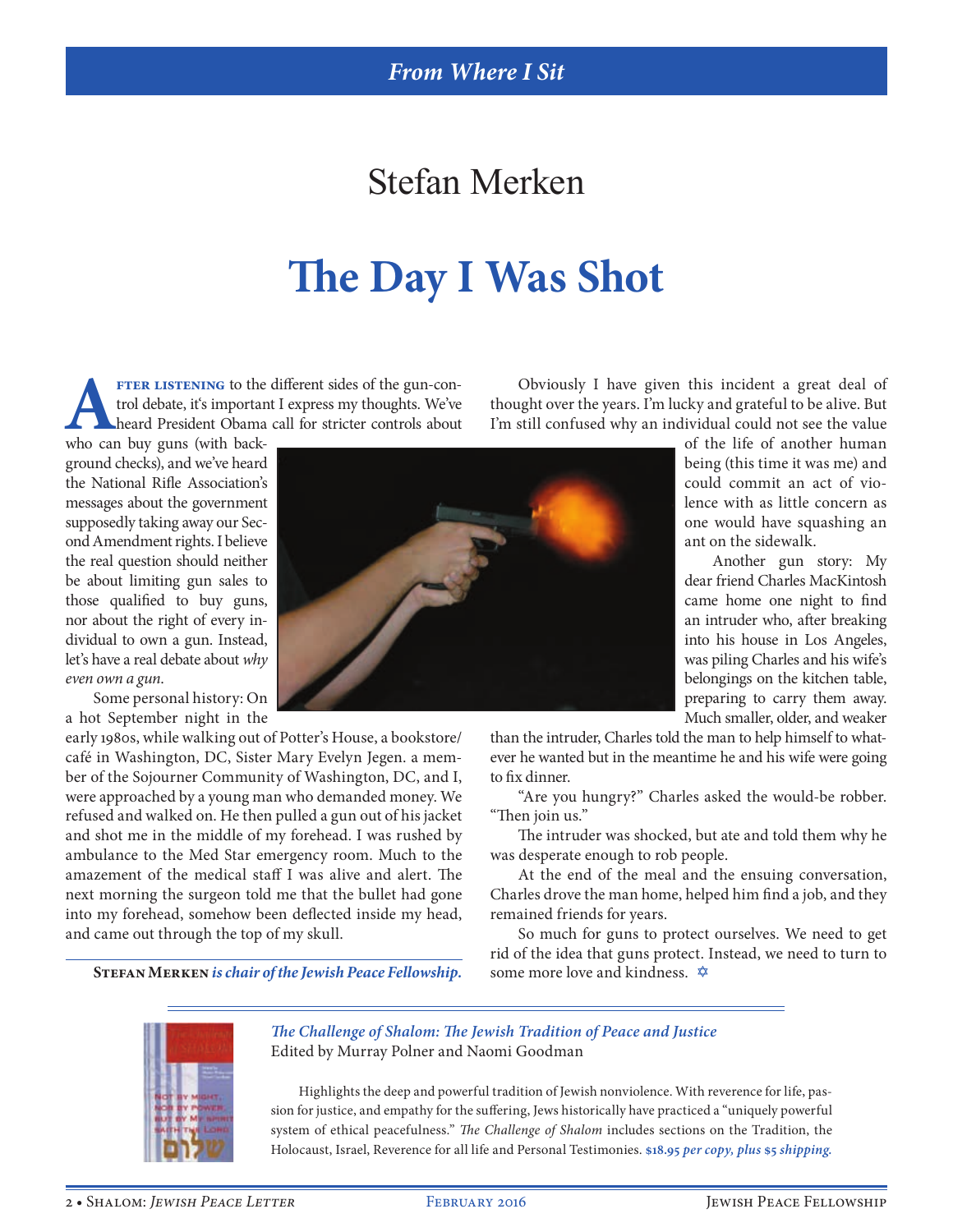#### *Lives*

#### Susannah Heschel

# **My Father, Myself**

**ACTUALLY FE EL as though I have three fathers: the one I** knew and loved, who fathered me through my childhood and into young adulthood; the father who, after death,

comes to my dreams and lives in my heart; and the father claimed by the rest of the world, the famous father, with disciples as well as antagonists who insist that they know him best, understand him best, indeed own him as their father. How often I used to hear, "Abraham Heschel was like a father to me," even from young men (and it was always men) who had never visited my home and would certainly never have regarded my mother as their mother, nor me as their sister. (Indeed, I've long wondered why so many of those who claim to adore



*Susannah Heschel and her father, Rabbi Abraham Joshua Heschel.*

my father are so rude or at least disinterested in the two people my father loved most.) Of course, I always wonder, How would it be different if my father had had a son and not a daughter?

Can it be I was born a feminist? It certainly feels that way. I was always questioning, always try to understand the

**Susannah Heschel** *is the Eli Black Professor of Jewish Studies at Dartmouth College.*

an from precisely those aspects of Judaism that my father claimed were so important — and, indeed, that God wanted and even needed from us. Why should I not sit at the *Tisch* of my uncle, the Kopycznitzer rebbe, and learn his teachings, be inspired by the singing and praying? Why was I instead

assumptions upon which conclusions were based. Inequality disturbed me greatly, but so did my exclusion as a wom-

> relegated to the kitchen, where I was simply an unnecessary child underfoot? In high school, I was once advised by a colleague of my father's that chemistry was a useful subject for a girl to take — "It will help you one day with your cooking." No professions were ever held up for my consideration; at most, I

should strive to earn a master's degree — "to have something to fall back on, should something happen to your husband," who would, of course, be the primary bread earner.

In some ways, I was raised in the Middle Ages. My father had no female colleagues, apart from an occasional librarian and a musicologist. There were no women professors or lawyers in my parents' circle, and my mother made it clear that she would certainly never consult a woman doctor — how could she trust a woman to be as intelligent and well-trained?



Published by the Jewish Peace Fellowship • Box 271 • Nyack, N.Y. 10960 • (845) 358-4601 **Honorary President** Rabbi Philip J. Bentley • **Chair** Stefan Merken • **Vice President** Rabbi Leonard Beerman *z***"***l* **Editors** Murray Polner & Adam Simms • **Contributing Editors** Lawrence S. Wittner, Patrick Henry, E. James Lieberman

*Established in 1941*

**E-mail**: jpf@forusa.org • **World Wide Web**: http://www.jewishpeacefellowship.org *Signed articles are the opinions of the writers and do not necessarily reflect the views of the JPF.*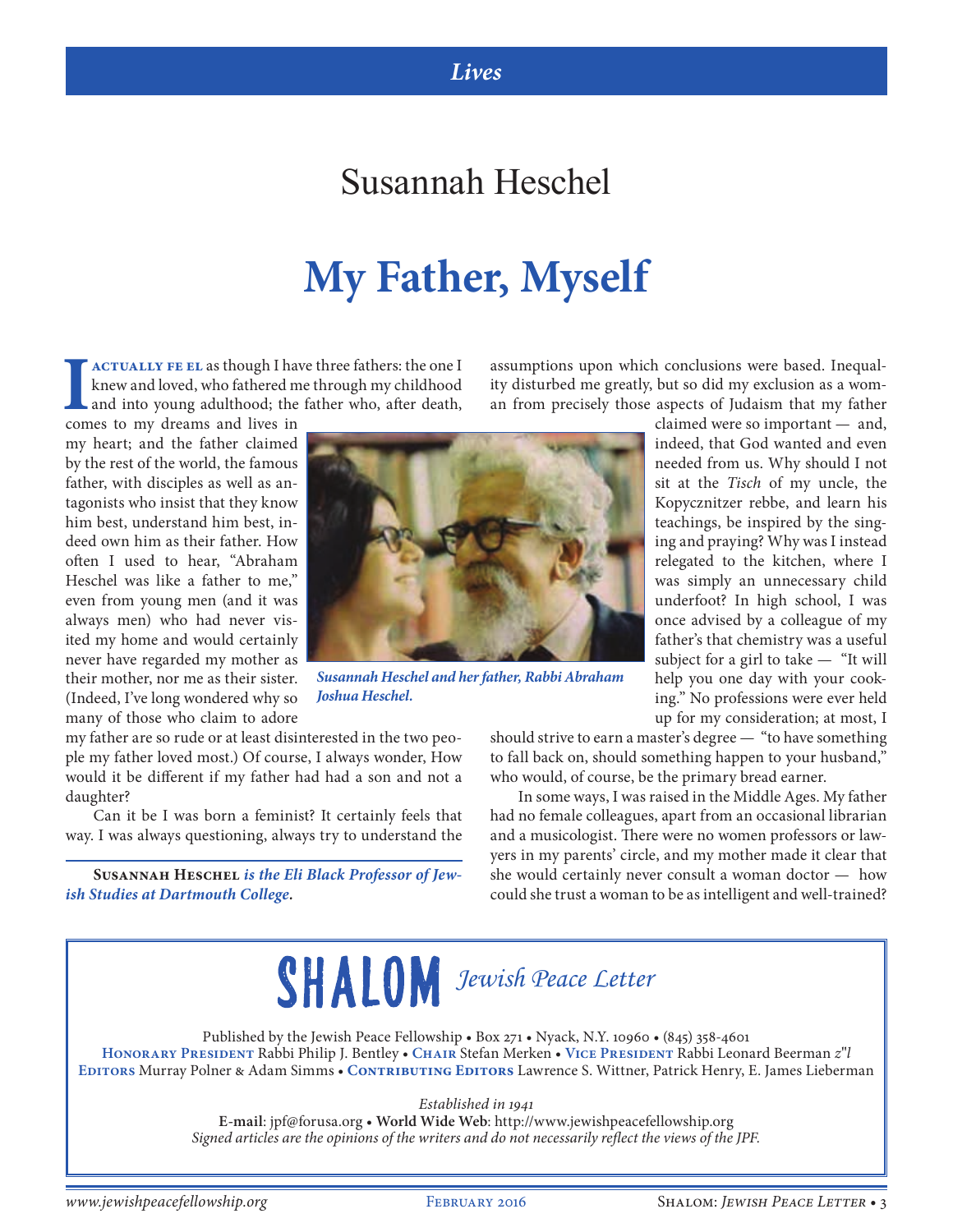My body, too, was something unfortunate; the message seemed to be that I would be better off without one. I was warned by my mother not to run — or my womb might fall out. Bicycling and horseback riding were also dangerous, though eventually permitted to me.

Yet the message was contradictory: care of the physical body was unimportant, and certainly of little consequence compared to the cultivation of the soul. And yet it was the very existence of my body, as female, that hindered my soul's access to such cultivation. I sat next to my father in the synagogue we attended at the Jewish Theological Seminary, which at that time separated men and women. Though my parents encouraged me to think of myself as a young girl, not a budding woman, forbidding all the tokens of adolescence (makeup, heels, stockings), I was forced by the elderly women of the congregation to leave my father's side during Shabbat services and move to the women's section. Theirs was not an insistence based on warm welcome, but on disapproval, no doubt stemming from their own bitter-

ness and resentment. To become a woman in that setting was not a moment of rejoicing and delight.

Throughout, my father miraculously agreed with me. When I wanted a bat mitzvah, he arranged it — not at our synagogue, of course, but at a nearby Conservative congregation led by Rabbi Joseph Sternstein. To mark my sixteenth birthday, I wanted an aliyah and he arranged it with Rabbi Alan Miller of the Reconstructionist congregation in New York City, the Society for the Advancement of Judaism. My complaints about exclusion from study and from synagogue life always met with his agreement; feminism was never a topic of argument between us. Indeed, it was my father who one day suggested that I become a rabbi! I had never even considered the possibility, since women were not yet being ordained. His suggestion was just one example of his insistence that Judaism has to change if it is to be authentic. He used to explain that he had decided not to become a Hasidic rebbe, in the footsteps of his father and ancestors, because the world needed something different from him. Judaism, he felt, was the least known religion and the obligation he felt was to reach not only alienated Jews but non-Jews as well.

**THERE WERE OTHER, less direct ways that he also** supported me. Throughout my childhood, the civil rights movement was at the center of our household as a source of inspiration. That Martin Luther King Jr. used the Exodus and the prophets as his central motif, rather than Jesus, was remarkable and gave us a sense of pride and inclusion. I grew up moved to tears when I heard Dr. King speak, and I was thrilled by the opportunities I had to meet him. That my father was involved seemed to me the most important thing a human being could do, even as I was also fearful at times for



*March 1965: Rabbi Abraham Joshua Heschel (center) walks with Rev. Dr. Martin Luther King Jr. (right) on a civil rights march from Selma to Montgomery, Alabama.*

his safety, especially when he left for Selma in March of 1965.

Civil rights formed the basis of my feminist claims. My parents invited Rabbi Louis Finkelstein, then chancellor of the Jewish Theological Seminary, where my father taught, to Shabbat afternoon tea when I was twelve, so that I could discuss my wish for a bat mitzvah. I began by asking him about his commitments to civil rights, which he described with great pride and conviction. And then I simply said: "Since you believe in equal rights for blacks, you must also believe in equal rights for women; I want to celebrate my bat mitzvah on a Shabbat morning at the synagogue." Of course, he immediately backed away, suggesting instead that he would make a party at his home as a substitute bat mitzvah! Throughout, my father just sat and smiled, making no attempt to interfere, but letting me present my own arguments.

Something similar happened some years later, when I challenged Father Daniel Berrigan at the dinner table to support the legalization of abortion: how can you worry about the innocent civilians in Vietnam who are being killed when you are not concerned about the innocent women dying from illegal abortions, I argued. Again, my father listened quietly, smiling with pride that his daughter was speaking in a forceful manner.

**During his lifetime**, my father was an iconoclast. He challenged the assumptions of biblical scholarship; scolded rabbis, synagogue leaders, Jewish federations, and other leaders; argued that religion had declined because it had become insipid; spoke out on behalf of Soviet Jews, against white racism, condemned the war in Vietnam, went to Rome to meet with the pope and other Vatican officials — for all of which he was attacked, vilified, isolated, and held in contempt. My parents would sometimes read aloud to each other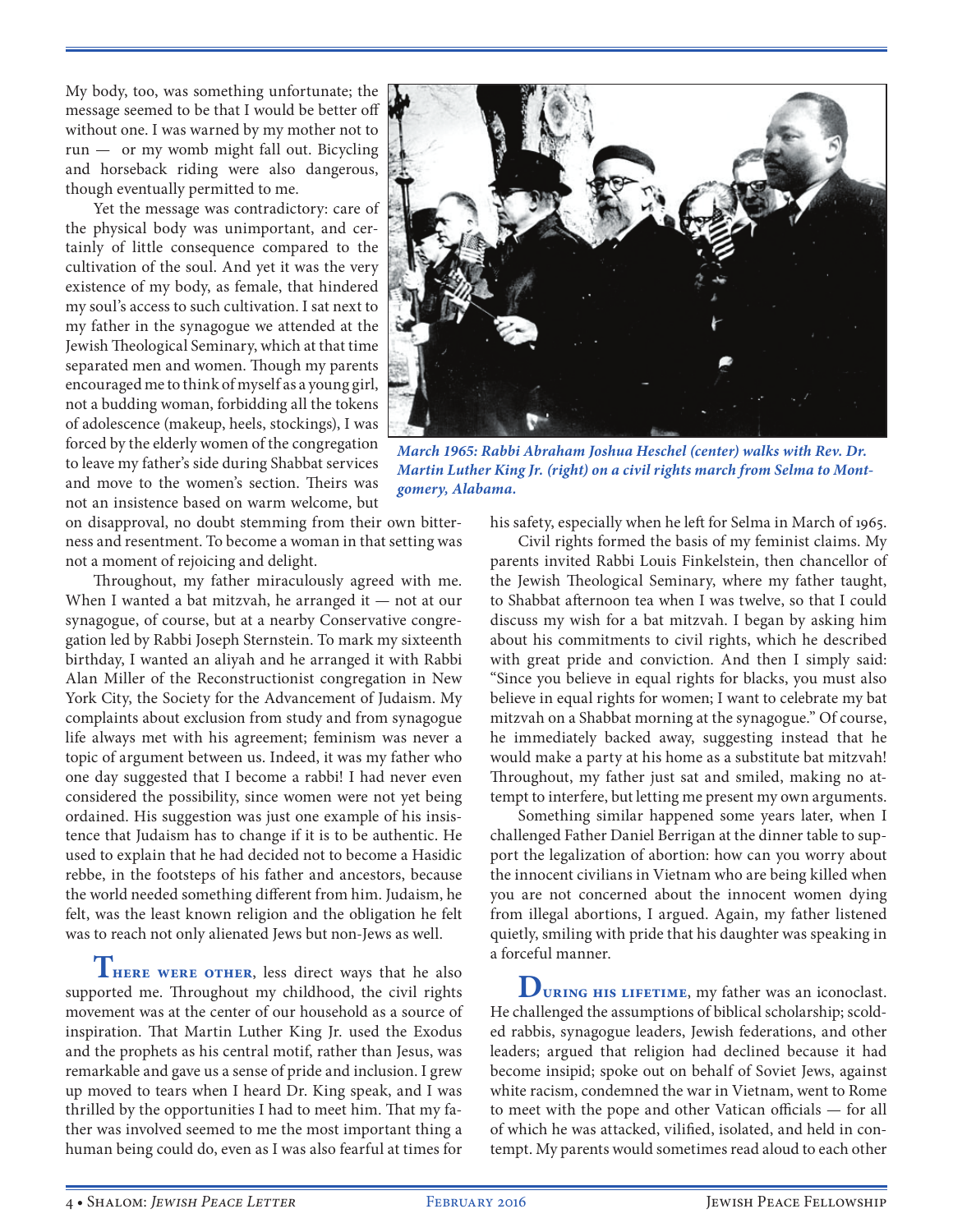the attacks on him in the Jewish press — English, Hebrew, Yiddish. And while an occasional colleague or student would go with him to a civil rights or antiwar demonstration, most of his closest friends disagreed with his positions, particularly against the Vietnam War and in support of George McGovern. His theological writings were received with far greater respect in Christian than in Jewish circles; he wasn't asked to present a paper to the Academy for Jewish Research or preach a sermon at the Jewish Theological Seminary synagogue services, and his work was often dismissed as "mere poetry" (tell that to T. S. Eliot!). Theologically, he was also an iconoclast, insisting that theologians need not respond to the challenges posed by philosophy. He wanted them to question the assumptions on which those challenges were built. He sought



*Susannah Heschel.*

to develop new categories to describe religious experience, horrified by the reductionism of social scientific theories of religion that viewed faith as a psychological aberration, God as a human projection, and observance of halacha as a tool for family and community unity.

Yet once he died, my father was transformed, instantly, from iconoclast to icon. He became beloved, rather than a voice of challenge; a rabbi who advocated love of Jewish tradition, rather than a critic of how Judaism is practiced. For me, that transformation was a conflict: I was glad that my father was now loved, but I also realized that his critical voice was being stilled — and that was a betrayal of his message and his person. It also left me, as his daughter, condemned by many of those who claimed to love my father and now saw me, echoing his critical voice of contemporary Jewish religious practice, of racism, injustice, and sexism, as allegedly betraying his love of Judaism. That I still wanted to become a rabbi in the days before the Jewish Theological Seminary was ordaining women, then published a book on Jewish feminism, spoke out against elements of Judaism that stifled spiritual life — all those initial efforts on my part were considered an offense not only against Jewish life but against my own father! I could see in the eyes of some of his selfproclaimed disciples that I was not viewed as his heir but as an unfaithful daughter, an attitude that hurt me deeply even as I knew how utterly false and morally corrupt it was; indeed, how that dismissal of me was simply further evidence of the unfortunate state of Jewish life that my father himself had criticized.

Often people fail to realize what a profound intellectual my father was. Not only was his knowledge extraordinary in breadth — he held in his fingertips the history of philosophy and Jewish texts from the Bible to the present day — but he had the gift of intellectual perspective: He never accepted ideas that were presented, but constantly turned them around, over and over, to examine their sources, methods, assumptions, dissecting the politics of ideas, of whose interests were being served and to what end they led. Scholarship was not the accumulation of ideas, but the ability to develop new paradigms that would enable us to better understand our topic. The study of history was always accompanied, for him, by an awareness of the history of historiography where we stood in that chain of tradition, heirs to particular ways

of thinking that were themselves products of cultures, both enabling to understand and hindering us from understanding.

**The result for me** was an attitude of skepticism. I took undergraduate courses in biblical studies and constantly questioned biblical scholarship: Were not Wellhausen and Bultmann permeated with Protestant assumptions? Why did Eliade speak of every religion except Judaism? Was not Yehezkel Kaufman an apologist for Judaism and hence trapped in the logic of the Christian scholars he was trying to refute? My initial decision to become a scholar of the Hebrew Bible, inspired by my father and Dr. King, quickly shifted to a desire to analyze the pathology of biblical scholarship: What history and politics underlay its construction? How could we free ourselves from the nineteenth-century German Protestant intellectual world that had established its parameters? My first book, on Abraham Geiger, a Jewish scholar of both early Judaism and early Christianity (as well as author of a highly influential book on rabbinic influences on the Qur'an), examined the difficulties for a Jew in "reversing the gaze," placing Christianity under the microscope of Jewish scholarship (in place of the standard practice, Judaism under Christian gaze). The hostility and near-panic Geiger's work aroused in Christian scholars alerted me to the anxieties Protestants felt about historicizing Jesus. Geiger had made clear that placing Jesus in historical context revealed that he had said and done nothing new or original, but was simply one of many liberalizing, democratizing Pharisaic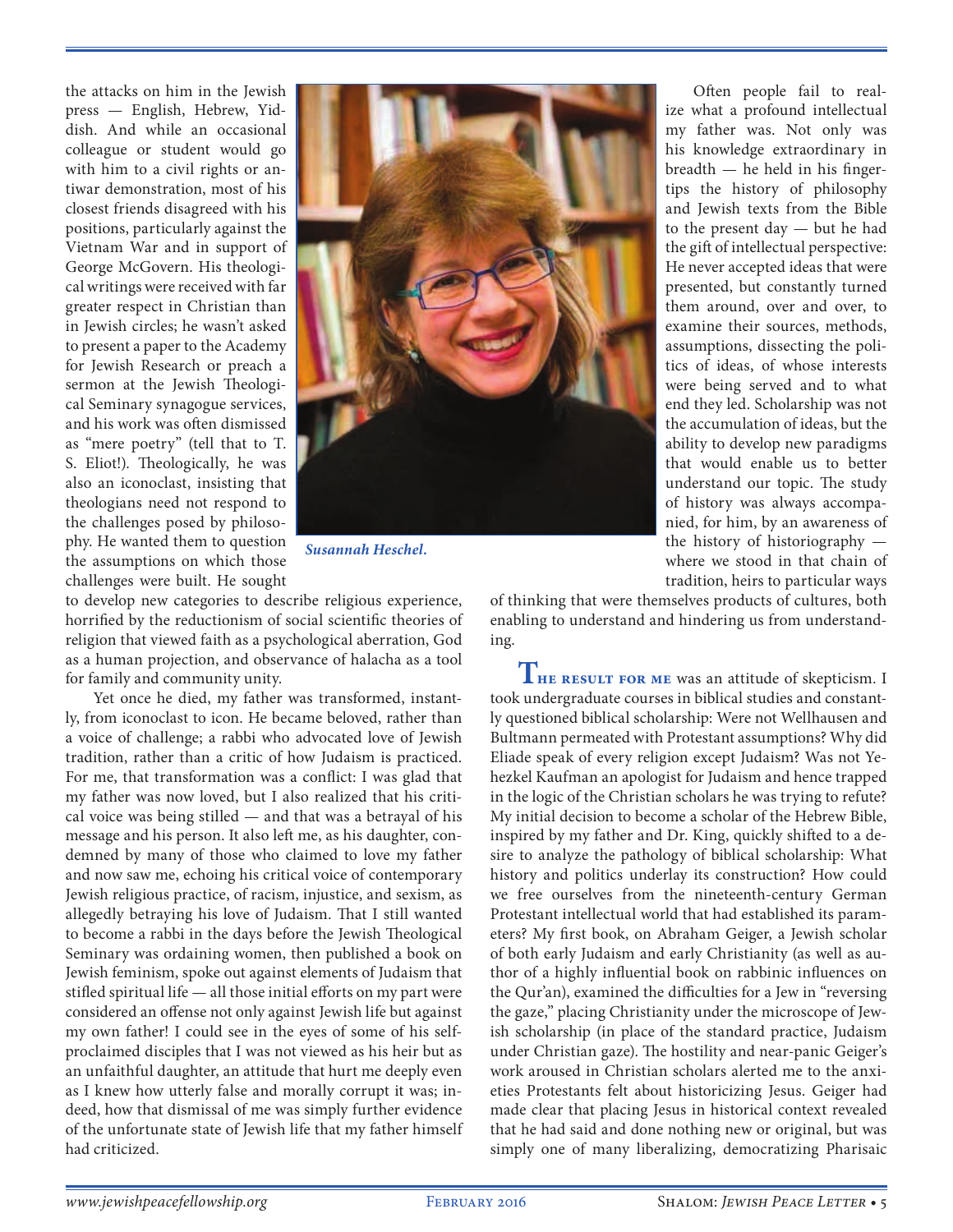rabbis of his day. Indeed, their anxiety had driven them, it later became apparent to me, to make use of racial theory to preserve Jesus's uniqueness: that is, if his teachings could not be distinguished from those of Judaism, perhaps his alleged racial identity as an Aryan would preserve some semblance of difference. I then traced that tradition of Jesus as Aryan through German thought until it reached its climax in the Third Reich, when a considerable number of theologians who were pro-Nazi sought to dejudaize Christianity.

Constant striving to change perspective, not to accept the status quo, whether in religious practice or in scholarship, was precisely what informed my feminism. My father's approach to Judaism was no different from mine, though my position as female obviously raised new questions. That I should sit behind a curtain in the synagogue so that men would not be distracted from their prayers, as I was always told, was essentially the same as the Protestant bias governing the field of biblical studies: Where was the Jewish point of view? For Geiger, reversing the gaze, the subject position of the scholar, from Protestant to Jewish, was just what I was doing as a feminist, insisting that women become the subjects. Indeed, in 1983, when I edited my first book, *On Being a Jewish Feminist*, I wanted articles that would not describe Judaism's view of women, but rather feminists' views of Judaism, something that was considered radical at that time.

Even as Geiger was a household name when I was growing up — he was one of the founders of the rabbinical seminary where my father had studied in Berlin in the late 1920s and early 1930s, and he was always discussed as a great scholar — my second book, *The Aryan Jesus*, led me to reveal the Nazi activities of some of the very scholars my father had known in Germany. Indeed, I found a letter from one of them, Johannes Hempel, professor of Old Testament at the University of Berlin, addressed to my father — and then I

discovered, through archival sources, that Hempel had been one of the major figures who established a pro-Nazi institute of theologians to carry out the purging of all Jewish elements from Christianity.

Studying anti-Semitism, especially of the Nazi era, was also an outgrowth of my feminist work, which was similarly engaged with dissecting the racist bases of misogyny. The gendering of anti-Semitic images and the use of sexual language in Nazi anti-Semitism reinforced for me the moral necessity of placing feminism at the center of our work as intellectuals. Without understanding the issues of power that regulate relations between men and women on the most intimate level, we cannot understand the nature of racism and anti-Semitism. Feminism also helped me understand that religion and race are linked far more intimately than most scholars have been willing to admit; feminist analyses of discourses and images demand a subtlety and an attention to subjective experience that political analyses of race have often failed to recognize. Moreover, the insistence of feminist theory that we are constituted by bodies as well as minds brings a richness to political analysis of anti-Semitism that has been lacking. Ultimately, the argument of my book, that racism is a form of "incarnational theology" and that Christian efforts at dejudaization constitute a "theological bulimia," is profoundly informed by feminist theory, and reflects, in a way that is so obvious to me, my father's insistence on radical questioning, exposure of assumptions, and creative new categories of analysis. These fundamental principles bring me back to the father I knew and loved, the one who fathered me, body, soul, and mind, the father who was an iconoclast and who would smile with delight at clever arguments articulated in a strong voice. To me, he is an icon of love, support, and, indeed, of the power and brilliance of iconoclasm.  $\triangle$ 

#### *Yes!* **Here is my tax-deductible contribution to the Jewish Peace Fellowship!**



**\$25 / \$36 / \$50 / \$100 / \$250 / \$500 / \$1000 / Other \$ \_\_\_\_**

*Enclosed is my check, payable to "Jewish Peace Fellowship"*

*(Please provide your name and address below so that we may properly credit your contribution.)*

| Name |  |  |  |  |  |
|------|--|--|--|--|--|
|      |  |  |  |  |  |
|      |  |  |  |  |  |

Address

CITY / STATE / ZIP

*Mail this slip and your contribution to:* Jewish Peace Fellowship  $\hat{\phi}$  Box 271  $\hat{\phi}$  Nyack, NY 10960-0271 E-mail address:

*Below, please clearly print the names and addresses, including e-mail, of friends you think might be interested in supporting the aims of the Jewish Peace Fellowship.*

Phone: \_\_\_\_\_\_\_\_\_\_\_\_\_\_\_\_\_\_\_\_\_\_\_\_\_\_\_\_\_\_\_\_\_\_\_\_\_\_\_\_\_\_\_\_\_\_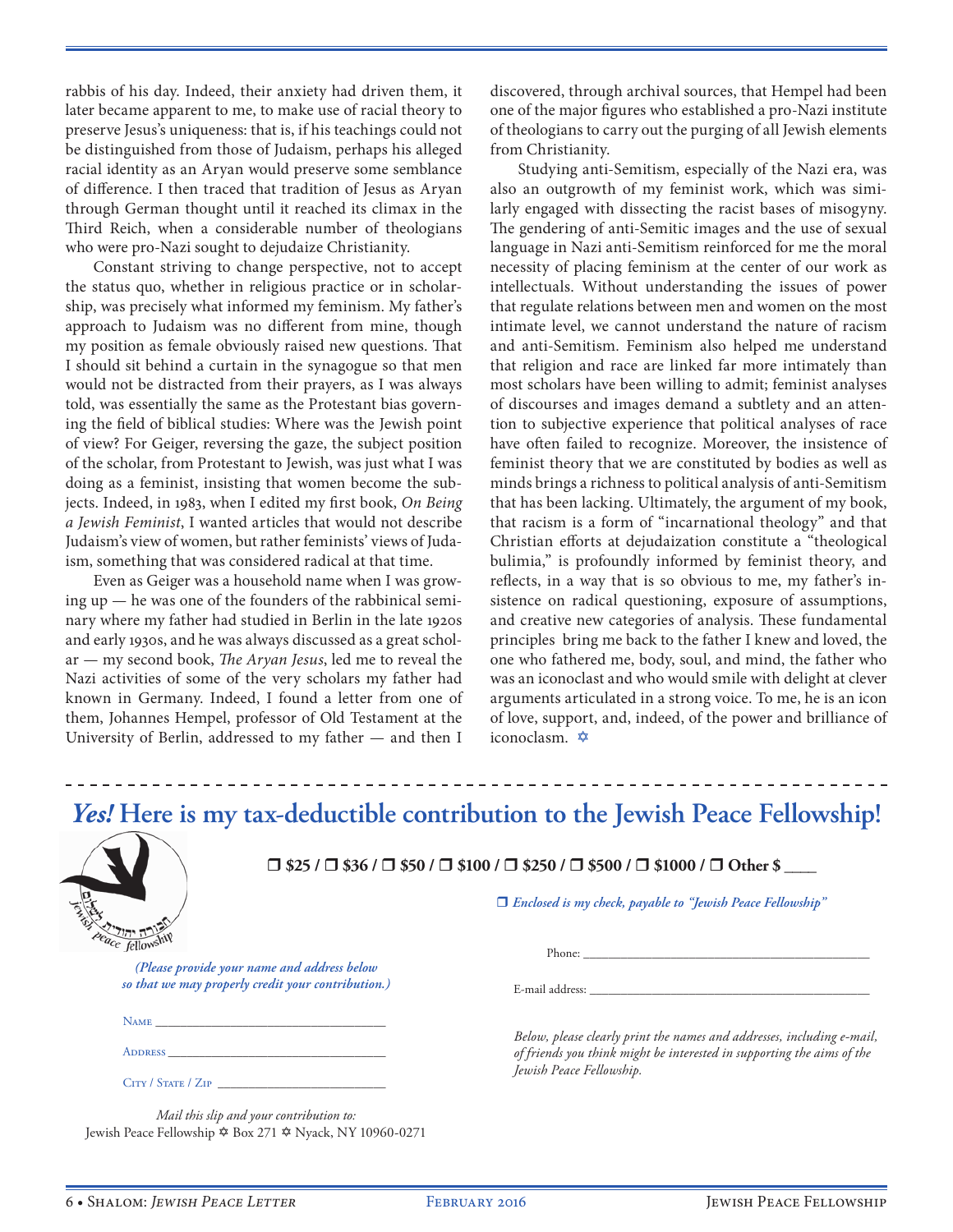### Ron Briley

# **It** *Can* **Happen Here**

IV 1935 SINCLAIR LEWIS wrote a novel entitled It Can't Happen Here, depicting how the United States, following the example of many European nations, responded to depression and war by turning toward totalitarianism. Despit **n 1935 Sinclair Lewis** wrote a novel entitled *It Can't Happen Here*, depicting how the United States, following the example of many European nations, responded to de-

the emergence of demagogues such as Huey Long and Father Charles Coughlin, America in the 1930s did not descend into fascism. Advocates of "American exceptionalism" insist that, with the separation of powers found in the Constitution, "it can't happen here." However, the response of many Americans to Muslims following the terrorist attacks in Paris, and an examination of American history, gives pause and raises serious questions about this assumption.

Many of the candidates for the Republican presidential nomination, along with members of Congress and many of the nation's governors, have called for the creation of a larger national security state as a response to threats of terrorism from the Islamic State. While some politicians are taking advantage of the terrorist threat to foster fear among the American people, they are abetted by a news media which

feeds a twenty-four hour news cycle with images of death and destruction amid reports of possible further attacks. Demagogues running for the president nomination have suggested closing the nation's borders to refugees fleeing the civil war in Syria, closing some mosques, creating a national data base to register Muslims, increased surveillance of American citizens, and dispatching American troops to Syria. Implementation of such policies would threaten American democracy and potentially bring about the fascism that concerned Sinclair Lewis.

**Ron Briley** *is a book reviewer for the History News Network (where this first appeared), and for thirty-five years a history teacher and assistant headmaster of Sandia Preparatory School, in Albuquerque, New Mexico.*

And the US has had some close calls in the past.

After the notorious XYZ Affair of 1797-98, in which American diplomats were asked to pay a bribe in order to open negotiations with the French government, there was a

> national clamor for war over a foreign government's demand that the US pay monetary tribute. As the nation and ruling Federalist Party prepared for hostilities, there was concern that the Jeffersonians (then known as the Democratic-Republican Party), who seemed to draw a great deal of support from recent European immigrants, would not support the war effort. Accordingly, in 1798 Federalists in Congress attained passage of the Alien and Sedition Acts. These laws were enacted to silence Vice-President Jefferson and his followers. Jeffersonian support among immigrants was to be reduced by expanding the naturalization period from five to fourteen years; aliens who criticized President John Adams during the war crisis were subject to deportation, and citizens who were deemed to undermine war preparation could be imprisoned for sedition or treasonous speech.

In response to the Alien and Sedition Acts, Jefferson and James Madison composed the Virginia and Kentucky Resolutions, in which the state legislatures of the two states declared the Federalist legislation null and void. A potential civil war seemed to loom. To avert a crisis that might topple the new nation, Adams reopened negotiations with the French, which led to the Convention of 1800. With the threat of war removed, the Alien and Sedition Acts were allowed to expire, and freedom of speech and political association survived.

**THE RIGHT OF DISSENT** was also threatened by America's entrance into the First World War, which also fostered intolerance for German-Americans. When the US entered



*French Foreign Minister Charles-Maurice Talleyrand-Périgord. His agents demanded a bribe and a loan, setting the stage for the XYZ Affair.*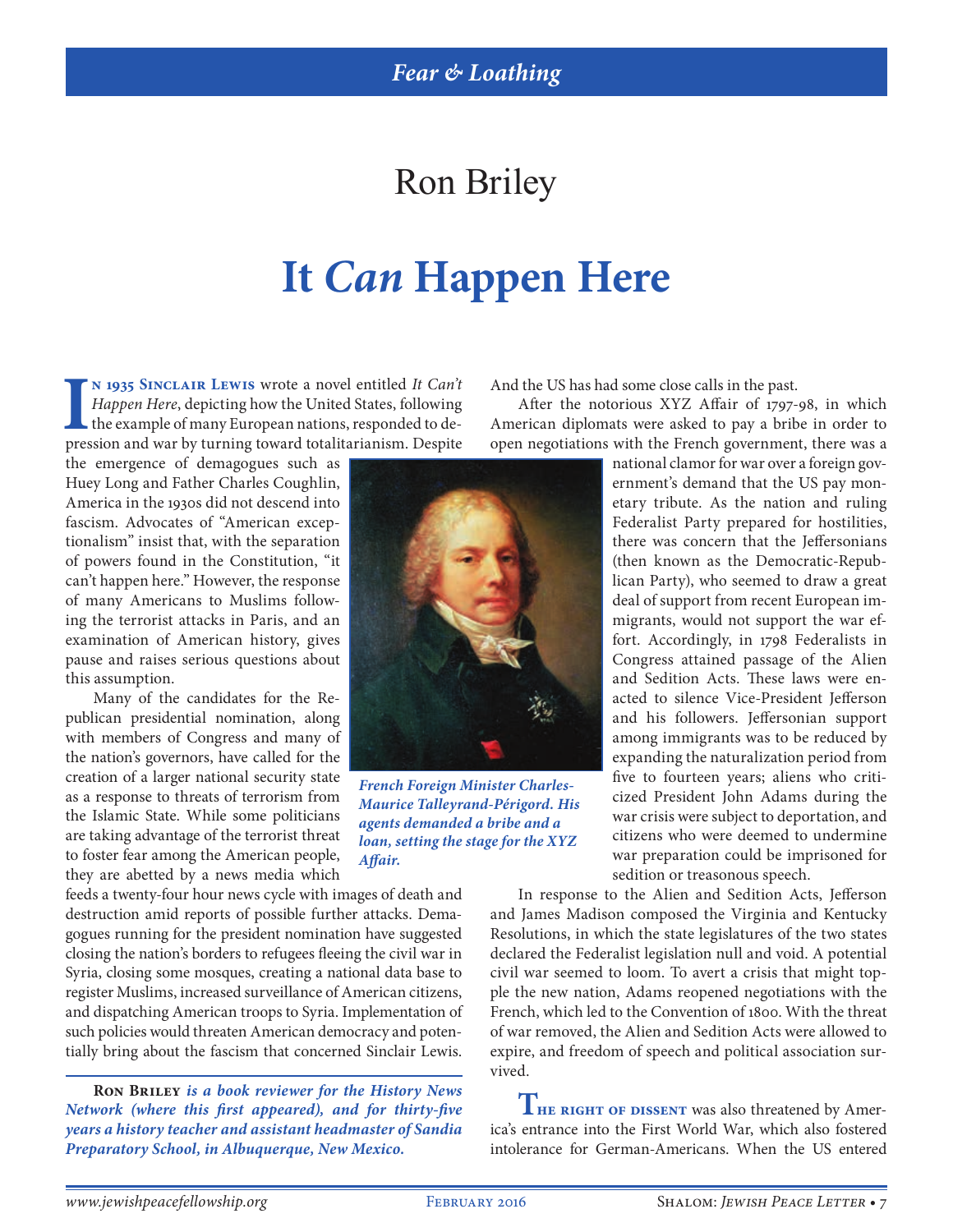the conflict in 1917, many citizens of German descent changed their family names when nativist mobs singled them out and forced them to kiss the American flag. Speaking German was forbidden in many states, and many schools and colleges suspended teaching the language. Just as the loyalty of German-Americans was suspect, so too were those who were perceived as radicals, such as members of the Socialist Party and the Industrial Workers of the World (IWW), who questioned American participation in the war. This intolerance became even greater following the Bolshevik Revolution and Russia's withdrawal from the war.

Vigilantes in the West lynched IWW organizer Frank Little, and IWW miners were forcibly deported from Bisbee, Arizona. IWW newspapers were confiscated and banned from the mails, while its leaders, such as Big Bill Haywood, were indicted for sedition. Socialist Party leader and presidential candidate Eugene V. Debs was imprisoned for violating the

Espionage Act for encouraging resistance to conscription. The war hysteria was essentially employed to destroy the Socialist Party which had enjoyed widespread support among urban immigrants in the Northeast and Midwest as well as in Southwestern states such as Oklahoma. Indigenous American radicalism suffered a body blow in World War I from which it has never really recovered.

A series of bombings on Wall Street following the war was blamed on anarchists from Southern and Eastern Europe. Fearing that this "new immigration" was a threat to American Anglo-Saxon democracy, Attorney General A. Mitchell Palmer instituted a series of raids aimed against foreign radicals, many of whom were targeted for their ethnicity. Suspected foreign-born radicals, such as Emma Goldman, were arrested and deported. This, too, was the atmosphere in which Italian-immigrant anarchists Nicolo Sacco and Bartholomeo Vanzetti were tried and executed for murder and robbery, and the Ku Klux Klan gained a national following by labeling the "new immigration" as un-American.

**The Second World War** tested American tolerance following the Japanese attacks upon Pearl Harbor and the Philippines. Responding to fears that Japanese-Americans constituted a potential "fifth column" within the country, the US government removed residents of Japanese ancestry, regardless of citizenship, from the West Coast into isolated internment camps surrounded by barbed wire and guarded by soldiers. The excuse for this unprecedented action was fear of Japanese sabotage, although no such acts were ever con-



*Socialist Party leader Eugene V. Debs while serving his sentence in the Atlanta Federal Penitentiary for opposing WWI.*

firmed. (This is somewhat akin to unsubstantiated claims that many American Muslims in New Jersey stood on rooftops celebrating the collapse of the Twin Towers on 9/11.) Japanese internment was, of course, challenged in the courts, but the US Supreme Court upheld a dangerous precedent in ruling that the president had the right as commander-in-chief to order the measure. By the time the camps were closed, many residents were unable to reclaim their homes, businesses and jobs. Under President George H. W. Bush, the US government finally got around to apologizing for this action. And yet: Could a terrorist attack today foster a similar action against Muslim Americans?

**American freedoms** were tested by the Cold War and fears of Soviet attack, subversion, and espionage. Citizens were forced to sign loyalty oaths; others lost their jobs in schools and universities for refusing to do so.

Hollywood actors, directors, and screenwriters (such as Dalton Trumbo) were blacklisted for refusing to inform on the political views and activities of colleagues. The House Committee on Un-American Activities, as well as Senator Joseph McCarthy, exercised their claims to conduct such inquiries. In 1950, the McCarran Act required Communist organizations to register with the US Attorney General, and included a provision giving the government power to incarcerate Americans suspected of advocating sabotage or espionage. FBI Director of J. Edgar Hoover encouraged surveillance of American citizens whose files could then be used to justify incarceration.

**While massive** imprisonment of dissenters under the McCarran Act did not take place during the Red Scare and McCarthyism, opposition to the Vietnam War and unrest of the 1960s did lead the FBI to introduce a program known as COINTELPRO, in which government agents infiltrated and spied upon groups which Hoover deemed disloyal. Employing tactics later revealed to be illegal, the FBI encouraged divisions within the student and antiwar movements, and helped local law enforcement agencies launch attacks against the Black Panthers, which culminated in the murder of Chicago Panther leader Fred Hampton.

The Vietnam War protests, urban and campus unrest, along with the assassination of leaders such as Martin Luther King Jr. and Robert Kennedy terrified many Americans who feared a domestic revolution — fears which were fueled by the media. Politicians such as George Wallace and Richard Nixon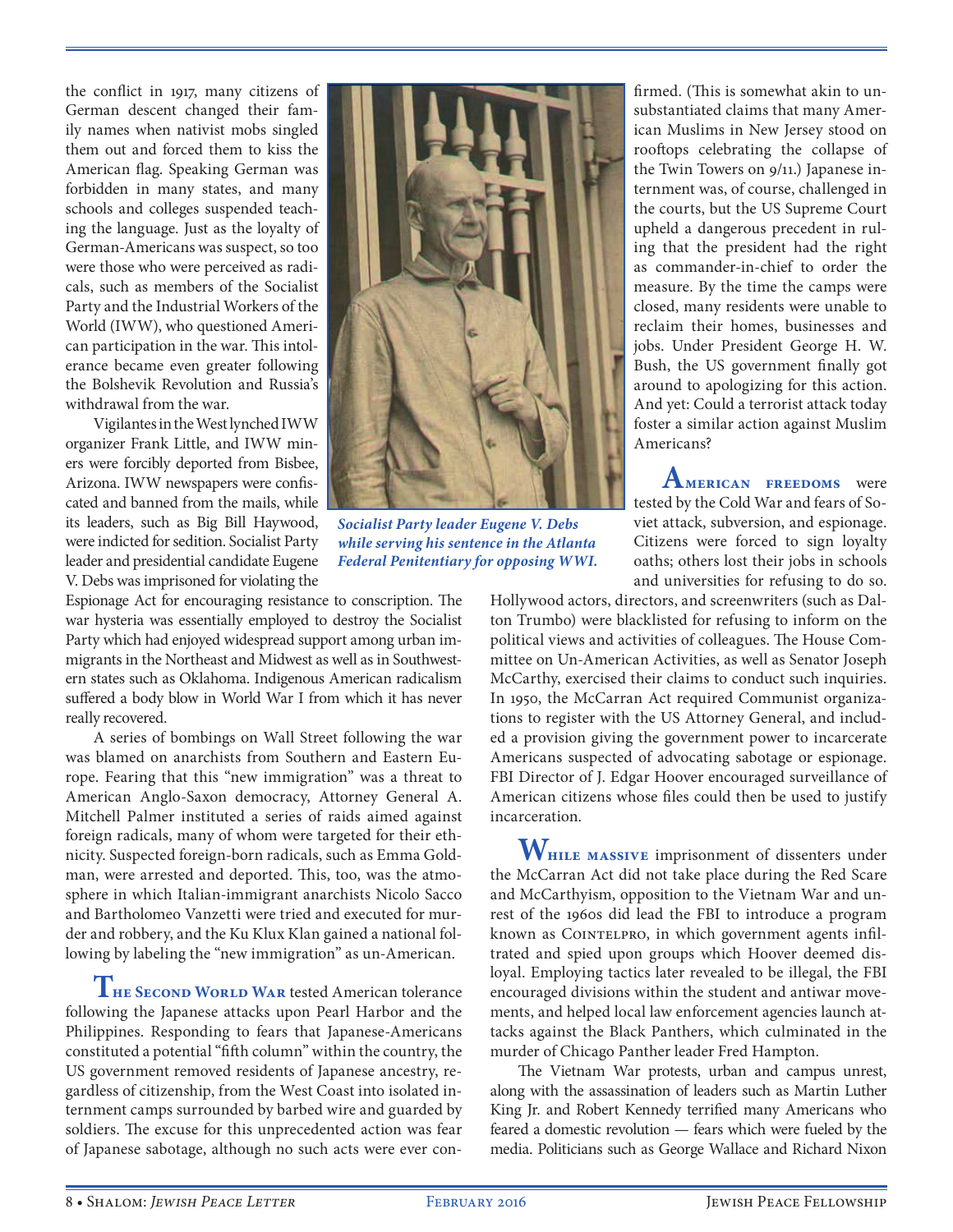made "law and order" a key element of their appeals, which led to widespread militarization of police forces. But the forces of order overreached, and prominent trials of the Chicago 8, and of the Panther 21 in New York City, resulted in acquittals.

**The end of the Cold War**, with the advent of international terrorism and groups such as Al Qaeda, provided no respite from fear. In response to the 9/11 attacks, President George W. Bush ordered military invasions of Afghanistan and Iraq, and Congress passed the PATRIOT Act, which increased the surveillance power of the state and limited judicial oversight. The invasion of Afghanistan toppled Taliban rule, but more than a decade later the Taliban continues to exercise influence in the country, and the US-backed Afghan government has major problems with corruption and is unable to form a formidable fighting force. In Iraq, which had nothing to do with the 9/11 attacks, the Bush administration used the spurious intelligence reports of weapons of mass destruction to precipitate a rush to war. Saddam Hussein was removed from power, but the invasion fostered a Sunni insurgency against a new Shi'a-dominated regime allied with Iran. After the war and withdrawal of American troops, poor treatment of Sunnis by the Iraqi government, along with a destabilizing civil war in Syria, led to the rise of the Islamic State group — a series of events set in motion by the ill-fated American military adventure in Iraq.

**THE WORLD TODAY** is a dangerous place, and another terrorist action in the United States is possible. The test for American democracy, however, will be how we respond to such a crisis. The Alien and Sedition Acts, World War I, the "new immigration," the internment of Japanese-Americans, the Cold War and McCarthyism, COINTELPRO and dissent in the 1960s, and the aftermath of  $9/11$  indicate that in times of crisis the US has a history of giving into fear and abandoning liberty in favor of security. Abridgements of rights and freedoms in spurious exchanges for "security" and "law and order" suggest that it *could* happen here — and that citizens must be just as vigilant in protecting the rights of all Americans as we are in looking for terrorists.  $\triangle$ 



#### **Peace, Justice and Jews**: **Reclaiming Our Tradition**

Edited by Murray Polner and Stefan Merken.

A landmark collection of contemporary progressive Jewish thought written by activists from Israel, the U.S. and the U.K.

*Publishers Weekly* called it "literate, thought-provoking" and "by no means homogeneous" and which looked at "from all angles, the idea that editors Polner and Merken believe reflect the most basic attitude in our Jewish heritage."

*Publishers Weekly concluded*: "There is much to learn here for anyone, Jew or Gentile, interested in global issues of peace and justice."

\$25.00 per copy, plus \$5.00 for shipping

**ILLUSTRATIONS: 1 & 3 •** Courtesy of *America: The National Catholic Weekly*, issue of June 18-25, 2007. **2 •** Clinton and Charles Robertson, via Wikimedia Commons. 4 • Courtesy of The Library of Congress. 5 • Courtesy of Dartmouth College. 7 • Detail of a portrait by Pierre-Paul Prud'hon, in the Metropolitan Museum of Art, New York City, via Wikimedia Commons. **•** Via Wikimedia Commons. **10** • Courtesy of Women in Black. **11** • Jews for Justice for Palestinians (jfjfp.com). **13** • US Navy photo by Photographer's Mate 3rd Class Juan E. Diaz, via Wikimedia Commons.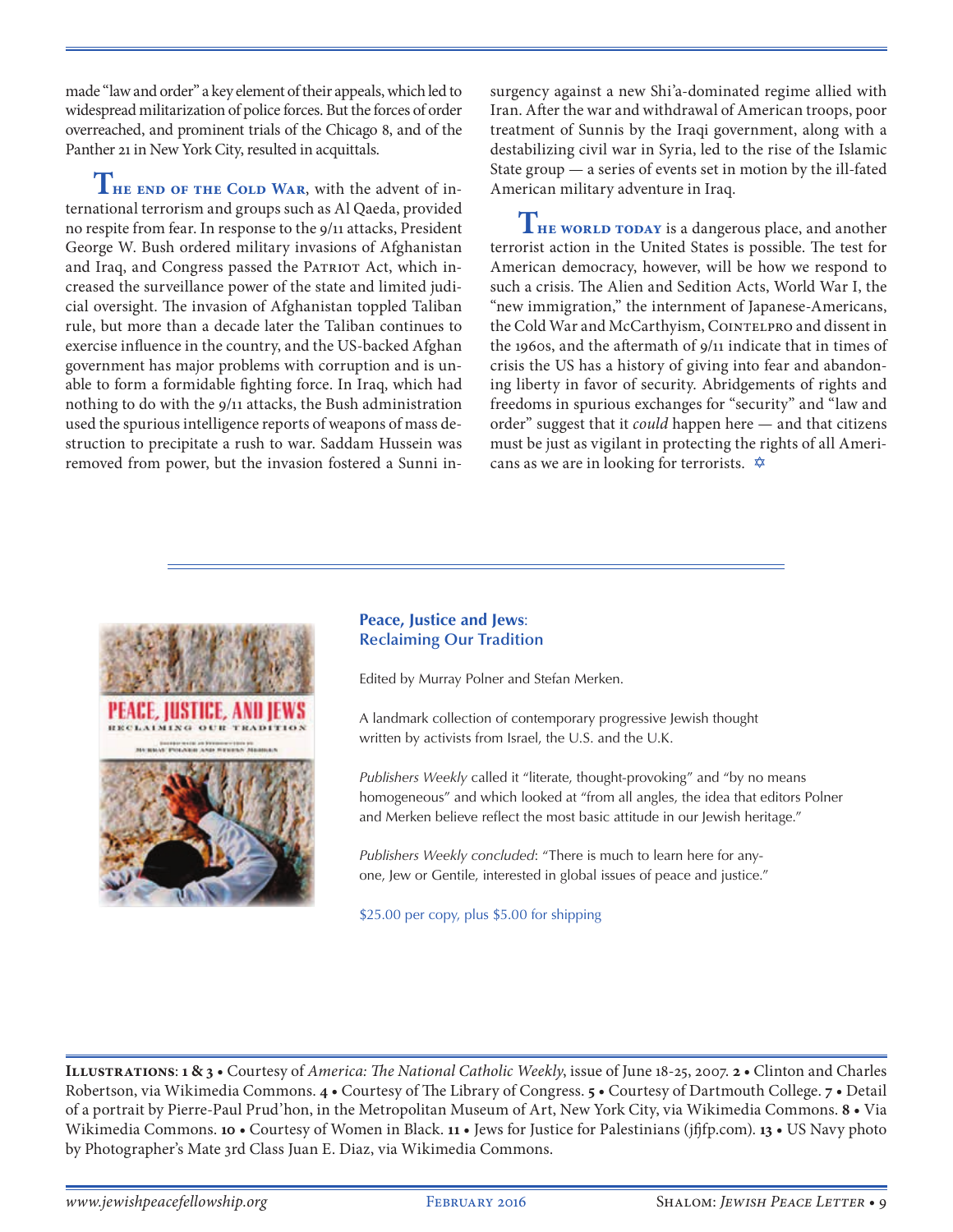#### Hadas Gertman

# **An Incident at Gan Shmuel Junction**

**Let's begin** with an event which<br>took place in early afternoon at<br>Gan Shmuel Junction during a<br>routine vigil of "Women in Black." in ET'S BEGIN with an event which<br>took place in early afternoon at<br>IGan Shmuel Junction during a<br>ne vigil of "Women in Black," in<br>1 participate.<br>three very young men drive by us,<br>ng strings of curses at us, to which<br>equite ac Gan Shmuel Junction during a routine vigil of "Women in Black," in which I participate.

Three very young men drive by us, hurling strings of curses at us, to which we are quite accustomed. Some minutes later they come back from the opposite direction, turn left into the shopping compound behind us, yelling at us again and wishing us dead. A moment later they show up on the pavement where we stand, one with an Israeli flag, the other filming. The one with the flag gets down into the road and dances in front of us,

risking his life in the traffic, hopping and jumping, waving his flag and roaring "The people of Israel lives!" and trying to approach us up close. When I retreat, he advances even more, nearly touching me. Around us cars stand at the stoplight. At best, drivers ignore the scene. More commonly they honk, clap, cheer and yell that we deserve it, making obscene gestures. One woman, out of the ordinary, rolls down her window and says to the young man, "But no violence!" His buddy films the scene and they both scream at us that we are to blame for all the stabbings and run-overs and murders and why don't we demonstrate against *that*, and then wish us dead…

Out of my wits, shocked. I simply lose it.

A man approaches with a camera, telling them he wants to film, too. They give him a big show and then he tells them he's a journalist and that he filmed them in order to show the police and public that they're violent and dangerous. He also summons the police. They evaporate immediately. The police arrive, and finally the policeman scolds us: Got a permit? Who's responsible? If you don't lodge a complaint what do you want? Why are you cynical?

I was born in 1966, a year before the Six-Day War. I



grew up under the Occupation. Until I completed my military service I had no political identity. The day after my discharge the First Intifada broke out. I began to ask, understand, think, have opinions and I discovered I was a leftie.

Fast forward.

During Operation Defensive Shield in 2002, I joined "Women in Black" at Gan Shmuel Junction. A veteran shift has been standing vigil there for over twenty-five years now, every Friday, between 1 and 2 p.m. We are not many and not that young. I have already disclosed my age, and I'm one of the younger ones. It's not easy to stand there every

week, and it doesn't much help either, or so it seems. Really?

Over the years I have experienced all sorts of unpleasant moments. Eggs were thrown at me, a stone hit me in the head, we have been endlessly cursed… This is routine and familiar and we more or less brace ourselves for it. We answer our assailants in various ways, but at least I tell myself that our weekly Sisyphean presence is mostly for our own sake so that we don't forget the Occupation, so that the word Occupation would not be erased from the vocabulary of public space. People used to ask us: What Occupation? 1948? 1967?

By now this word has been erased. Children grow up not knowing there is an ongoing Occupation. And how would they know it if they're not taught it? The Occupation started when I was a baby and, as I've already said, I'm no spring chicken. And in fact I wasn't taught either…

At every escalation the situation is reflected at the junction. The curses get louder, anger at us seethes, as if we, by the fact of our standing there, are the cause of terrorist attacks and violence. As if we are not citizens of this state. As if our own children are not in the same school system that sends them into the army. People wish us harmed, our families injured. Then we'll know…! Yet sadly some of the women standing with me have experienced terrorist attacks, even **Hadas Gertman** *lives and works in Israel.* been victims, and still insist on saying: "Enough!"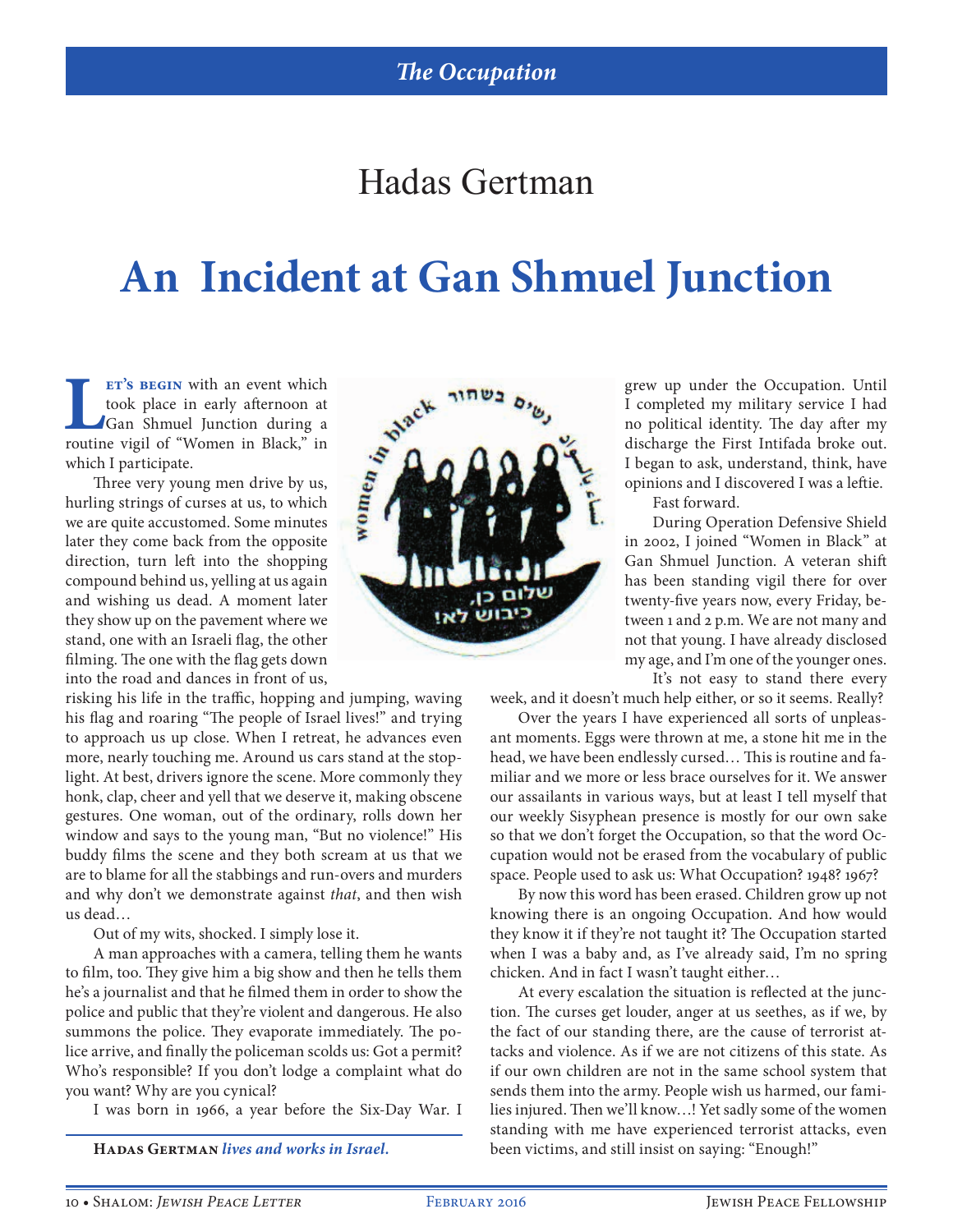This most recent event at Gan Shmuel Junction shocked me. I was terribly scared. I was afraid they were about to lose it. Another moment and they'd have touched me, hurt me. And I didn't want this. Not for me, not for them. Not for whoever's waiting for them at home, nor for those waiting for me at home.

I feel at the edge of the abyss. I am very frightened, not only for myself but also for all of us. How could such violence, towards an opinion and, of course, towards women be accepted with such sympathy? (Would they have jumped at us like this if a man were standing with us? I doubt it. After all, when the journalist showed up and faced them, they simply evaporated).

Although I am afraid to go back, I think I should. This

voice of ours should be present, even if it is unpopular right now. People have to know there is still an ongoing Occupation, that we are still oppressing nearly two million people, and that this oppression exacts terrible prices, besides being outright immoral.

It corrupts us, makes us unwillingly violent. It endangers our children and all of us on the everyday level of personal safety, as well as in the deeper sense of the kind of society we are. What happened (and surely happens all the time to others) has revealed the face of a violent society that treats women, opinions, minorities, and weaker persons with fundamental disrespect, lack of appreciation, brutally, cruelly and roughly.

I have run out of words.  $\oint$ 

#### Tair Kaminer

## **Why I Refuse to Serve in the IDF**

**MURNAME IS TAIR KAMINER.** I am nineteen. A few months ago I ended a year of volunteering with the Israeli Boy and Girl Scouts in the town of Sderot, on the Gaza Strip border. In a few days I will be jailed. months ago I ended a year of volunteering with the Israeli Boy and Girl Scouts in the town of Sderot, on the Gaza Strip border. In a few days I will be jailed.

For the year I volunteered in Sderot where I worked with children living in a war zone. It was there that I decided to refuse to serve in the Israeli military. My refusal comes from my commitment to the struggle for peace and equality.

The children I worked with grew up in the heart of the conflict and experienced severe trauma. This has generated great hostility, which is quite understandable, especially in young children. Many of them in the Gaza Strip and the rest of the Occupied Palestinian Territories live in an even harsher reality and have learned to hate the other side. They too cannot be blamed. When I looked at these children, I saw pain and trauma. And I now say, *Enough*!

**Tair Kaminer,** *a nineteen-year-old Israeli, received a draft notice requiring her to show up at the Israeli Army Induction Center ("Bakum") in Tel Hashomer, east of Tel Aviv, at 12 noon, Sunday, January 10, 2016. She arrived at the stipulated time and place, and informed the recruiting officers of her refusal to serve in the military. As of publication, she had been jailed. This is her public statement, condensed and edited for style.*



*Tair Kaminer.*

There's no peace process in sight, no attempt to bring peace to Gaza or Sderot. As long as the military path prevails and violence continues, we are creating generations of hatred on both sides, which will only make things even worse. We must stop this now.

I therefore refuse any active role in the occupation of the Palestinian Territories and the injustices perpetuated on the Palestinian people under occupation, though I am willing to perform alternative civilian service.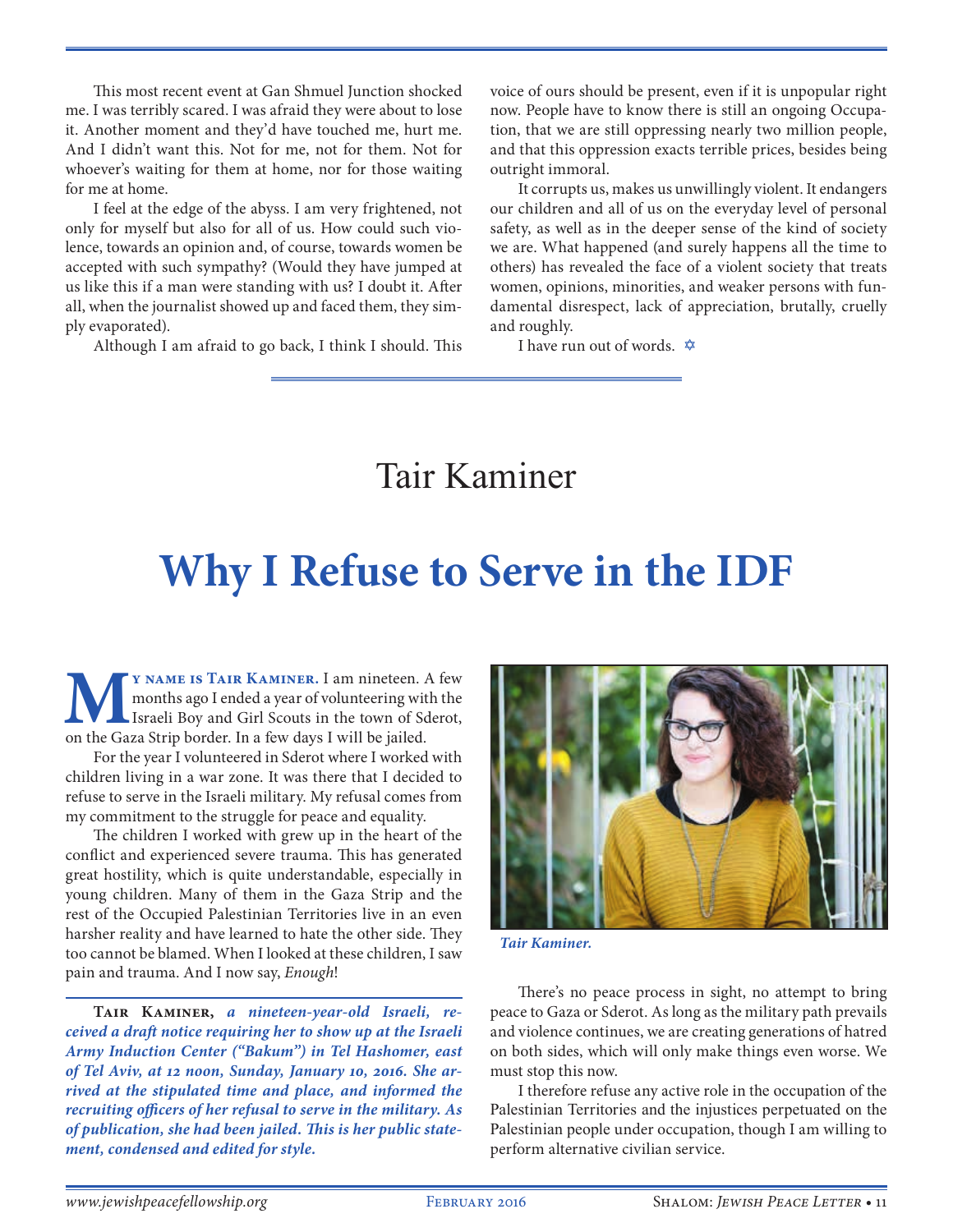In talks with people close to me, I have been accused of harming democracy by not obeying the laws of the State. They tell me I am evading my responsibility for the security of Israel. There were those who expressed anxiety about my personal future in a country where the army is so important. They suggested that I serve despite my convictions, or at least desist from a public refusal. But despite all the difficulties and anxieties, I chose to re-

fuse publicly. This country is too important to me to agree to be silent. I was not educated to worry only about myself. I hope that my refusal, even if I have to pay a personal price, will help put the Occupation on the Israeli agenda, because many Israelis are unaware of the Occupation or ignore it. I want to remind my people that we do have an alternative: negotiations, peace, optimism, a genuine desire to live in equality, security and freedom.  $\hat{\varphi}$ 

#### *Postmortems*

#### Murray Polner

# **Why We Invaded Afghanistan and Iraq — and Lost**

**I**NSATIABLE NEED FOR OIL and the Cold War's bitter rivalry drove the US to become deeply entangled in the Greater Middle East. In 1953, for example, the CIA and its British counterpart ousted Iran's democratically elected **nsatiable need for oil** and the Cold War's bitter rivalry drove the US to become deeply entangled in the Greater Middle East. In 1953, for example, the CIA and leader, Mohammed Mossadegh, and replaced him with the shah. The ayatollahs arrived after the shah fled. By 1980 the US was supporting Saddam's Iraq in its war against Iran. A decade later, the first President Bush dispatched more than half a million US troops to force Saddam's army from Kuwait after Iraq invaded the emirate. The Greater Middle East remains as complex and confusing as ever.

Fortunately, *Understanding the US Wars in Iraq and Afghanistan*, edited by historian Beth Bailey, who directs the University of Kansas' Military and Society Center (and has authored *America's Army: Making the All-Volunteer Force*), and Richard H. Immerman, a Temple University historian (whose books include *Empire for Liberty: A History of US Imperialism from Benjamin Franklin to Paul Wolfowitz* and *The Hidden Hand: A Brief History of the CIA*), makes a determined if hardly definitive effort to comprehend events since 9/11.

Their book, a collection of well-crafted, at times grim, but always thoughtful essays, aims to re-examine the two wars' origins, their complexities, limited successes and fail-

ures, and the cost in lives and money — which, in 2008, Linda Bilmes and Joseph Stiglitz estimated to be \$3 trillion for the Iraq War alone.

 Not all of the book's contributors agree, and there is a good deal of nuance in their arguments. Most striking is the portrayal of a "woefully misinformed" American public in the essay, "Limited War in the Age of Total Media," by George Mason University's Sam Lebovic. Why "misinformed?" There were, of course, a number of reasons, but Lebovics cites the fact that foreign perspectives were largely ignored in the run-up to Iraq (remember "freedom fries"?), and also "pro-and anti-war positions were not presented equally," which led to "simplistic understandings." Easily forgotten, too, is that most pundits, talk radio shows, newspapers, especially the influential *New York Times*, and politicians in both political parties rushed to back the war. (The *Times*, unlike many of the aforementioned, later apoligized for much of its prewar reporting and prowar editorial support.)

Now, with the rise of ISIS, there is the haunting fear that, in pursuit of it and similar groups, the blind will once again lead the blind and the crucial lessons to be learned from the past decade and a half will be ignored. Aaron O'Connell, associate professor of history at the US Naval Academy, a Marine Corps reservist, and a former special advisor in Afghanistan and the Pentagon, observes: "It seems that when charting a **Murray Polner** *is co-editor of Shalom.* course for the future, the American government is either un-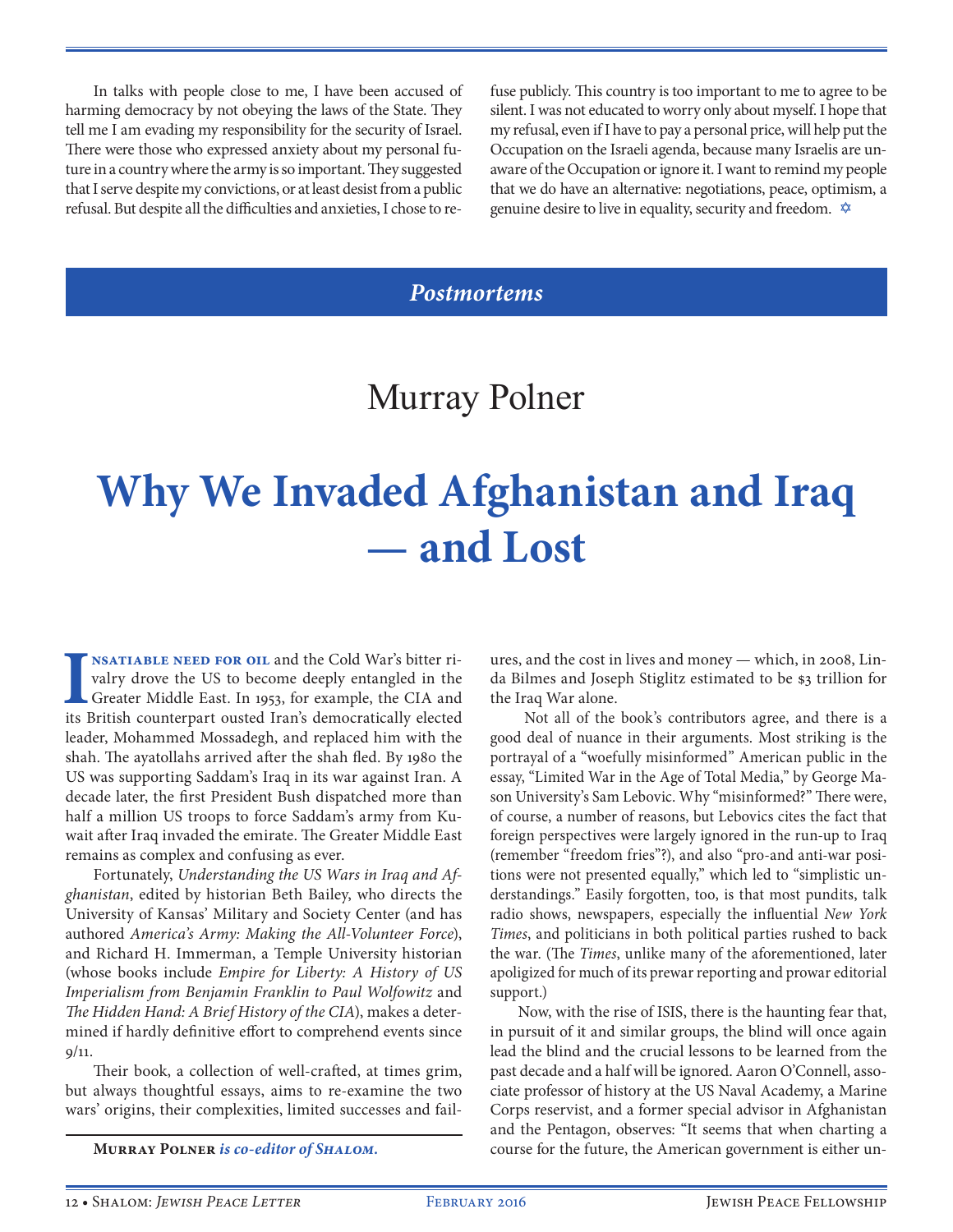

*Naval Air Station North Island, San Diego, Calif. (May 2, 2003) — Sailors aboard USS Abraham Lincoln (CVN 72) man the rails as the ship pulls into NAS North Island to a cheering crowd of family and friends during their port visit to off-load the ship's Air Wing. Lincoln and her embarked Carrier Air Wing Fourteen (CVW-14) are returning from a 10-month deployment to the Arabian Gulf in support of Operation Enduring Freedom and Operation Iraqi Freedom. Operation Iraqi Freedom is the multi-national coalition effort to liberate the Iraqi people, eliminate Iraq's weapons of mass destruction, and end the regime of Saddam Hussein. U.S. Navy photo by Photographer's Mate 3rd Class Juan E. Diaz.*

willing or unable to be mindful of the lessons of the past."

Co-editor Richard Immerman reveals that before the invasion of Iraq, the CIA "had little reason to doubt that Saddam had hidden in Iraq a stockpile of WMDs. The Intelligence Community collected no evidence disconfirming this assumption. But neither did it collect conforming evidence. So it hedged its judgments. The effect on an administration that had already rushed to judgment was inconsequential." Immerman also warns that even after the withdrawal of US troops from Afghanistan "the danger of battle-hardened insurgents — and the Islamist state is only the latest exemplar — gaining access to Pakistan's nuclear arsenal will be no less severe."

Michael Reynolds, professor of Near Eastern studies at Princeton, returns to 1979, when Americans were held hostage by Iranian radicals, the Soviets began their ruinous war in Afghanistan and ultra-Islamists, armed with US military weapons, turned back the Soviets, and then, as Taliban fighters, probably used the same weapons against US invaders.

Reynolds offers a rarely-heard comment. "One cannot understand why the US went to war in Afghanistan," since the "reason why a non-state organization led by two Arab citizens of nominally pro-American states assaulted the US and why that organization was based in Afghanistan are anything but straightforward." Two years later, Washington's bellicose theorists, "woefully ignorant of the course of history in the Greater Middle East," promoted the invasion of Iraq, and some accused Saddam of ties with the 9/11 killers.

Conrad Crane, director of the US Army Military History Institute at Carlisle Barracks, offers an informative essay decrying many contemporary books on the Iraq and Afghanistan wars as "instant histories," cautioning that "the military histories appear decades after events." He then wisely concludes: "Perhaps the best legacy of Iraq and Afghanistan for American strategy is that even brilliant military operations cannot salvage a bad strategy produced by flawed assignments and shorted policies."